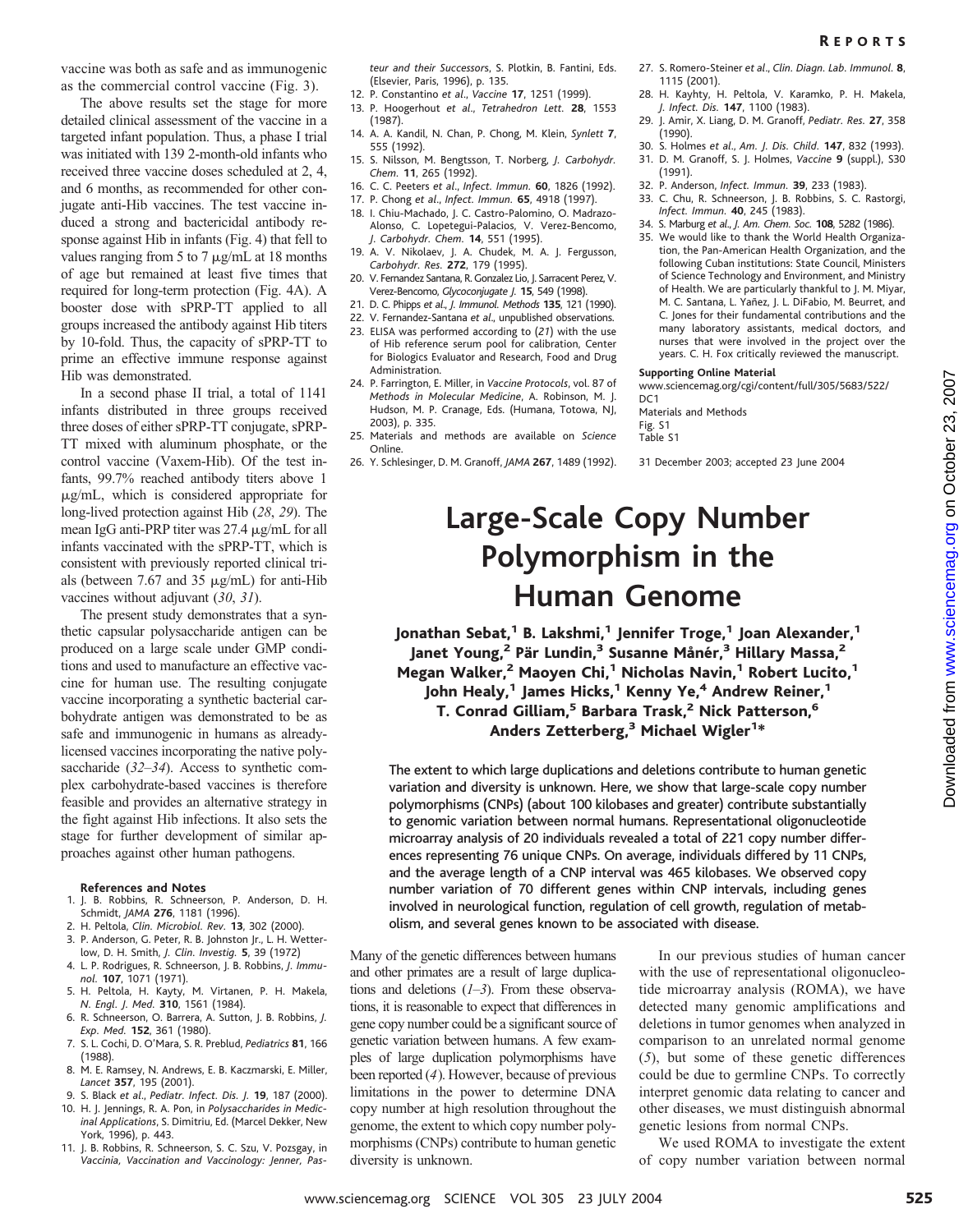## R EPORTS

individuals. ROMA measures the relative concentration of DNA in two samples by hybridizing differentially labeled samples to a set of probes. Briefly, the complexity of the samples is reduced by making Bgl II genomic representations, consisting of small (200 to 1200 base pair) Bgl II restriction fragments amplified by adaptor-mediated polymerase chain reaction of genomic DNA (*6*). Oligonucleotide microarray probes are designed in silico from the human genome sequence assembly to be complementary with these fragments and are further optimized by performance (*7*). Microarrays are used to analyze genomic representations of unrelated individuals. Hybridization data are analyzed with a hidden Markov model (HMM) that is designed to distinguish differences between the DNA copy number and other variation in probe ratios, which can result from experimental noise or sequence polymorphisms at the restriction endonuclease sites used to make the representations (*8*).

Observed differences in the copy number of genome segments between samples from two individuals could reflect germline differences or somatic variation. Therefore, we sampled multiple tissues and Epstein-Barr virus–immortalized lymphoblastoid cell lines (LCLs) from a subset of the donors in this study (*8*), and by comparing the variants detected in the same donor, we determined that somatic mutations occurring in whole blood and LCLs were located exclusively within gene clusters encoding T cell receptors or immunoglobulins (fig. S1 and table S2), which most likely reflects normal V(D)J-type recombination of T cells and B cells, respectively. Therefore, the use of blood and LCLs as sources of genetic material for this study was not problematic.

In experiments with Bgl II representations, we identified 210 differences in 20 donors (excluding somatic differences, Fig. 1). For the sake of simplicity, overlapping CNPs from different experiments were assumed to represent the same polymorphism even if they did not overlap perfectly. Based on these criteria, we identified a nonredundant set of 71 CNPs (table S1).

Nine of twelve CNPs were unambiguously confirmed by cytogenetic analysis (Fig. 2 and fig. S2). Five CNPs were found to be hemizygous deletions, and four were dupli-

\*To whom correspondence should be addressed. Email: wigler@cshl.edu

cations. Figure 2 presents array data and fluorescence in situ hybridization (FISH) confirmation for CNPs 15, 21, 32, and 56, which encompass the full length of genes *RAB6C*, NT\_016297.17, *DUSP22*, and *PPYR1*, respectively. By interphase FISH, we confirmed a deletion of *RAB6C* (Fig. 2B), a duplication of *PPYR1* (Fig. 2D), and a deletion of NT\_016297.17 (Fig. 2F). By metaphase FISH, CNP32 was determined to involve an interchromosomal duplication of a region containing the *DUSP22* gene on 6p25 and 16p11.2 (Fig. 2, G, H, and I). FISH results were inconclusive for CNPs 68, 69, and 73. In these cases, FISH signals were too numerous, and a consensus copy number could not be reached. CNPs 68 and 69 were validated by other means (table S2); thus, 11 of 12 CNPs were validated by one of two methods, which is consistent with a false positive rate of about 10%.

Additional validation of CNPs was obtained by microarray analysis of genomic representations made with a different restriction enzyme. A pair of individuals analyzed by Bgl II–ROMA (experiment JA437, table S1) was also analyzed with Hind III representations and arrays of Hind III probes (JT393). The results of Bgl II–ROMA and Hind III–ROMA were generally in agreement (*8*). In addition, because of differences in the genomic distribution of Hind III probes, some unique CNPs were identified, bringing the total of copy number differences identified in this study to 221 and the total of unique CNPs to 76.

Our study population consisted of 20 individuals from a variety of geographic backgrounds. These results provide an indication of the extent of human copy number variation and the frequency of the most common alleles. In all experiments, there were a total of 221 observed copy number differences (not including somatic differences) comprising a nonredundant set of at least 76 CNPs (Fig. 1 and table S2). There was an average of 11 CNPs between two individuals, with an average length of 465 kb and a median length of 222 kb. At least five of these polymorphisms have been described previously (*9*–*13*). The overwhelming majority of CNPs were previously unidentified. About half of the above CNPs were recurrent in multiple individuals.

The CNPs observed here represent only a subset of the total CNPs in the population. For example, some CNPs that have previously been reported were not observed in this study (*14*, *15*). Undoubtedly, an increase in the size of our study population would reveal additional CNPs, as would an increase in the density of probe coverage. By comparing Hind III and Bgl II results and analyzing Bgl II results with replicate samples, we estimate that in any given experiment we may miss up



**Fig.1.** Genome-wide map of CNPs identified by ROMA. The position of all CNPs (excluding somatic differences) is shown. CNPs identified in multiple individuals (by Bgl II–ROMA) are indicated in yellow, and CNPs observed in only one individual are indicated in red. Additional CNPs identified by one Hind III–ROMA experiment are indicated in blue. Symbols denoting CNPs are not drawn to scale. Genome assembly gaps in pericentromeric and satellite regions are indicated by gray boxes. Genomic regions where recurring de novo rearrangements cause the developmental disorders Prader-Willi and Angelman syndromes, cat eye syndrome, DiGeorge/velocardiofacial syndrome, and spinal muscular atrophy are labeled A, B, C, and D, respectively.

<sup>&</sup>lt;sup>1</sup>Cold Spring Harbor Laboratory, Cold Spring Harbor, NY 11724, USA. <sup>2</sup>Division of Human Biology, Fred Hutchinson Cancer Research Center, Seattle, WA 98109, USA. <sup>3</sup>Karolinska Institute, Stockholm SE-17176, Sweden. <sup>4</sup>Department of Applied Mathematics and Statistics, Stony Brook University, Stony Brook, NY 11794, USA. <sup>5</sup>Columbia Genome Center, Columbia University, New York, NY 10032, USA. 6 Broad Institute, Cambridge, MA 02139, USA.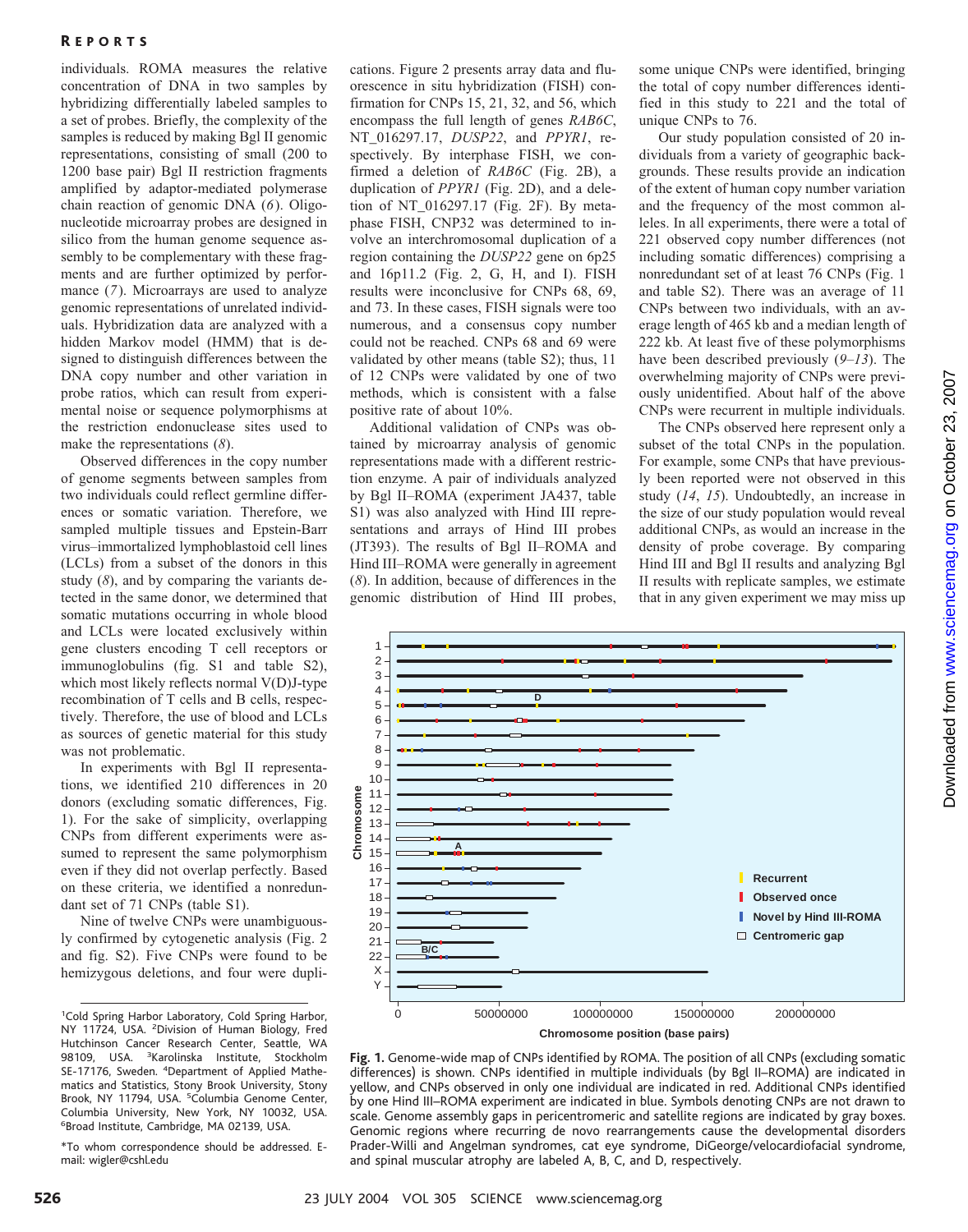to 30% of the large-scale copy number changes that we ought to find (table S3). In addition, there are theoretical limits to the detection of CNPs with only 85,000 probes. Based on Poisson distributions of probes and the probabilities of detecting CNPs of given lengths, we estimate that there are 226 nonredundant CNPs in our study population covering 44 Mb of the genome (table S4).

CNPs were widely distributed throughout the genome. Some locations such as 6cen, 8pter, and 15q13-14 contained clusters of three to four CNPs, which may be evidence that these regions are "hotspots" of copy number variation. We observed no CNPs on the X chromosome. This may be due to the underrepresentation of females in our study population (16 donors and SKN1 were male). A larger study would be necessary to determine if selective pressure against copy number variation is greater on the X chromosome than on autosomes, or if it is especially apparent in the X chromosomes present in males.

CNPs were frequently located near other

types of chromosomal rearrangements. Some CNPs occurred within genomic regions where recurring de novo rearrangements are causes of developmental disorders, specifically, Prader-Willi and Angelman syndromes, cat eye syndrome, DiGeorge/velocardiofacial syndrome, and spinal muscular atrophy (labeled A, B, C, and D, respectively, in Fig. 1). These CNPs are not directly implicated in the above diseases, but they may reflect the instability of these genomic regions. A preliminary analysis of the duplication content of CNPs determined that 30% of the sequence within intervals of polymorphic deletions consists of segmental duplications, a sixfold enrichment relative to the genome average. As would be expected, a greater enrichment (12-fold) was observed for polymorphic duplications (*16*). The former is consistent with previous observations of a positive correlation between segmental duplications and microdeletions (*17*, *18*). A more thorough characterization of CNP junctions at the sequence level is necessary to determine a causal relationship between the two. Fixed segmental duplications, unstable regions, and



(**G**) show CNPs identified by ROMA and include the CNP identification number, the name of one gene located entirely within the interval, and the experiment name. (**B**), (**D**), (**F**), (**H**), and (**I**) show cytogenetic analyses of one or both individuals with probes that target the same CNP intervals. In all panels,

the polymorphic probe is labeled red. In interphase cells [(B), (D), and (F)], a control probe (labeled green) was also included to confirm that cells were diploid. (B) CNP15 probe in GM11322 cells; (D) CNP56 probe in GM10470 cells; (F) CNP21 probe in GM10470 cells; (H) CNP32 probe in GM10540 cells; (I) CNP32 probe in SKN1 cells. In (I), one parental copy of chromosome 16 in SKN1 lacks the duplication (arrow).

CNPs are probably manifestations of the same underlying process. Just as chromosomal rearrangements have played a significant role in primate evolution and human disease, structural polymorphisms may play an analogous role in determining genetic diversity within the human population.

We observed copy number variation of 70 genes (table S5). Variation in the dosage of individual genes can lead to a profound phenotype; for instance, the familial inheritance of gene copy number variants is a cause of some neurological disorders (*19*, *20*). Notably, one of the donors in this study was determined to carry a deletion of *COH1* (CNP48), a gene whose inactivation causes the autosomal recessive disease Cohen syndrome (*21*). Several additional CNPs contained genes involved in neurodevelopment, such as *GTF2H2*, *ATOH1*, *CASPR3*, *CHRFAM7A*, and *NCAM2*. Other compelling examples from table S5 include the Enhancer of Split (*TLE1*) and *RAB6C*, which are implicated in leukemia and drug resistance in breast cancer, respectively (*22*, *23*). Lastly, some CNPs identified in this study involve genes with a known influence on "normal" human phenotypes. For example, we observed triplication of the neuropeptide-Y4 receptor (*PPYR1*, Fig. 2, C and D), a gene that is directly involved in the regulation of food intake and body weight (*24*). Thus, a relationship between CNPs and susceptibility to health problems such as neurological disease, cancer, and obesity is an intriguing possibility.

Owing to their size and gene content, CNPs are unlikely to be selectively neutral. Indeed, a large proportion of CNPs observed in this study are rare (i.e., they occur once in 20 donors). A preliminary analysis of the comparative frequency of variants (*25*) suggests that CNP as a class is under negative selection. However, more data are required to reach this conclusion with confidence.

As evident by ROMA, there is considerable structural variation in the human genome, most of which was not previously apparent by other methods of genomic analysis. Previous studies using array comparative genomic hybridization have identified a handful of large-scale polymorphisms (*26*, *27*). For example, by using a 1-Mb-resolution bacterial artificial chromosome (BAC) array, Shaw-Smith *et al*. detected five inherited CNPs from a set of 50 patients with developmental disabilities (*27*). The ROMA chips used here have a resolution of approximately one probe every 35 kb, which accounts for much of the enhanced sensitivity of our method. Furthermore, by designing oligonucleotide probes that are free of repetitive sequence, by empirically selecting 85,000 probes that yield maximum signal, and by reducing the complexity of the genome, ROMA achieves a ratio of signal-tobackground superior to that which can be